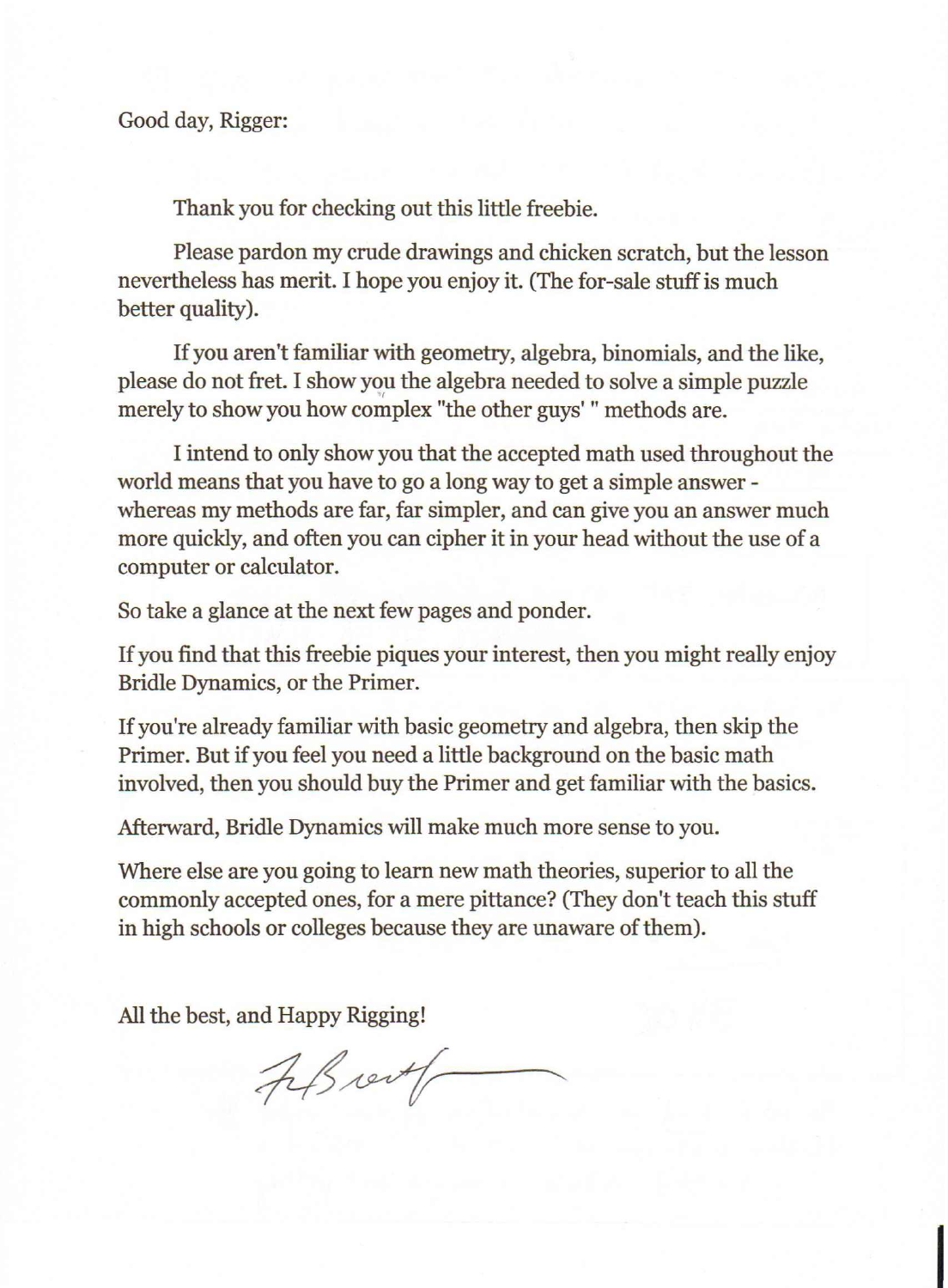## HOW EVERYBODY ELSE DOES IT:

| $20^{1}$           |                                                                                                      |  | 16 |       |
|--------------------|------------------------------------------------------------------------------------------------------|--|----|-------|
| 20'                |                                                                                                      |  |    | 20    |
| BEFORE<br>PROBLEM: | A Rigger is told to change an even bridle                                                            |  |    | AFTER |
|                    | by removing 4' of material out of the<br>leg on the left side.<br>How far EXACTLY will the load move |  |    |       |
|                    | to the left?<br>Using algebra we can solve the problem for                                           |  |    |       |

the distance moved

Let's redraw the bridle using right triangles<br>and label things.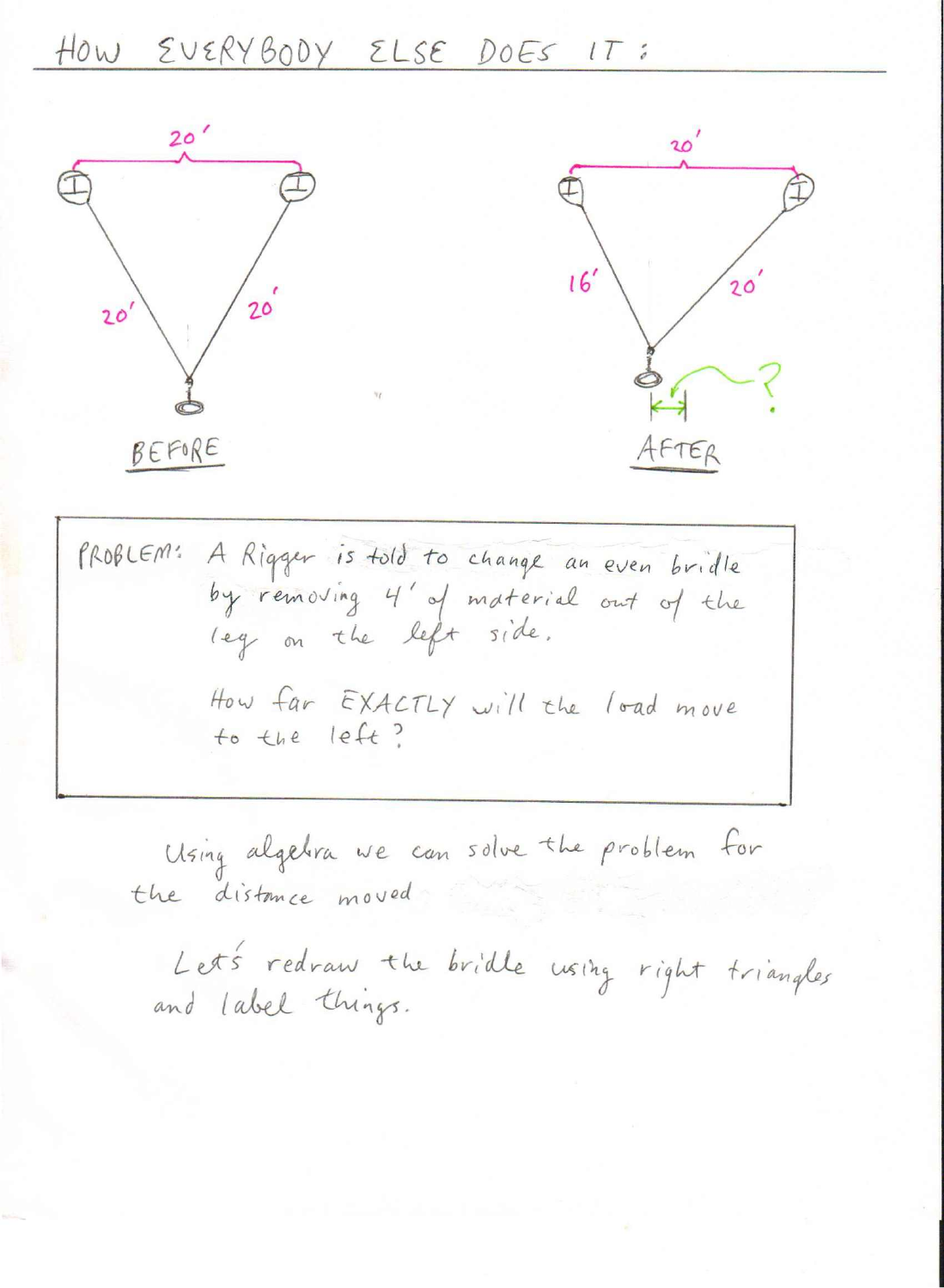